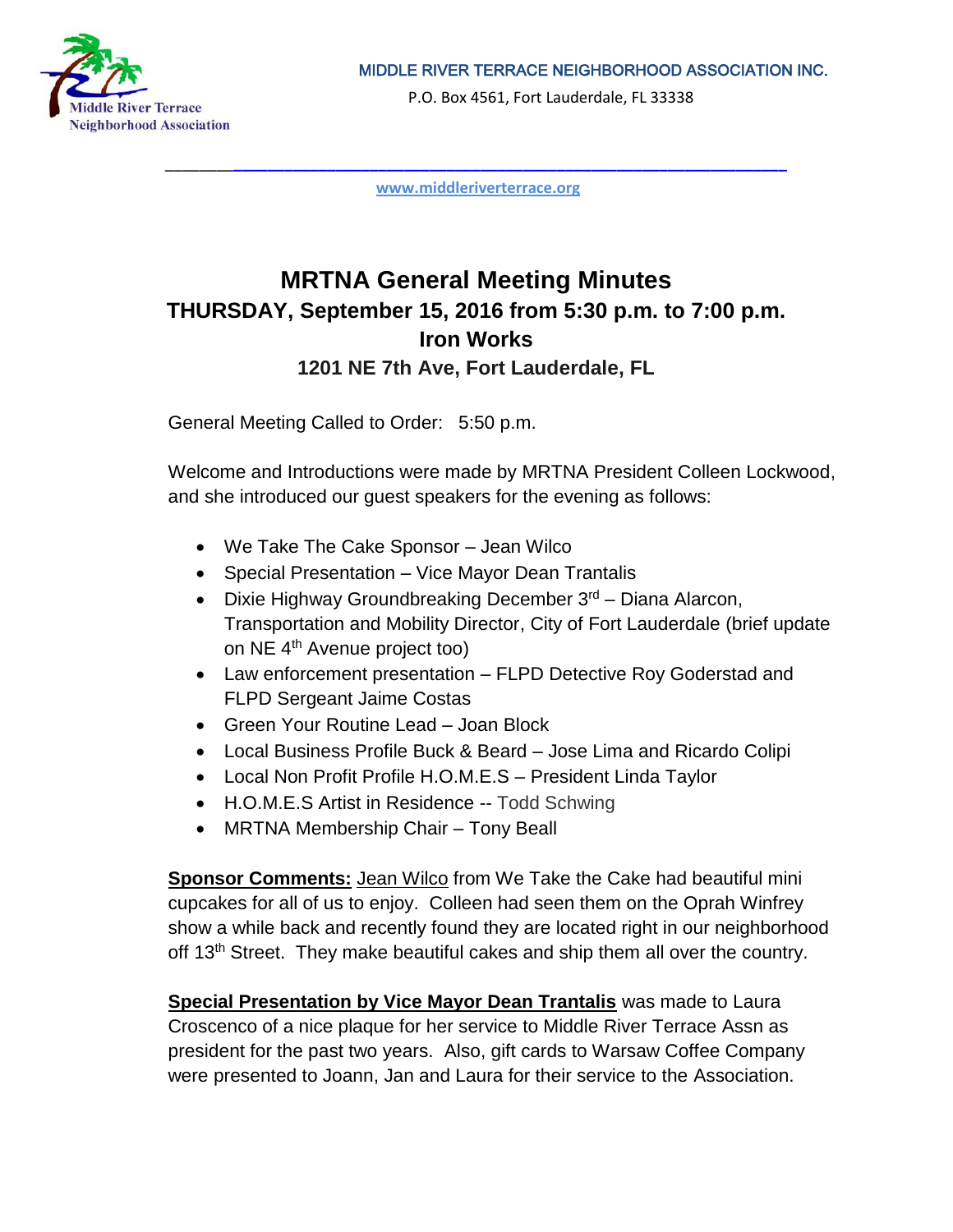

P.O. Box 4561, Fort Lauderdale, FL 33338

\_\_\_\_\_\_\_\_**\_\_\_\_\_\_\_\_\_\_\_\_\_\_\_\_\_\_\_\_\_\_\_\_\_\_\_\_\_\_\_\_\_\_\_\_\_\_\_\_\_\_\_\_\_\_\_\_\_\_\_\_\_\_\_\_\_\_\_\_\_\_\_\_\_ [www.middleriverterrace.org](http://www.middleriverterrace.org/)**

Commissioner Trantalis spoke of 13th Street being a magnet for attracting businesses to our community. Warsaw will be adding a clothing store and barber shop to their store. He said that the City is partnering with Warsaw. He said a business call Hotwire is moving in and will create 600 jobs.

**Dixie Highway Groundbreaking** -- Diana Alarcon, Mobility Director, from the City of Fort Lauderdale gave an update on the Dixie Highway project. She stated the groundbreaking will be December 3, 2016 and that more details would be forthcoming. We will be getting new entrance monuments, sidewalks, raised intersections, landscaping, etc. One new feature has been added, a special strip between the driving and bike lane so bikers will feel safer.

Diana also gave a brief update on the NE 4th Avenue Project. She stated they do not want to make permanent changes to the street for now due to the high traffic flow by the high school and Home Depot. Instead, lanes will be re-striped for bicycle traffic and we will see how it works.

Ground breaking was held for  $13<sup>th</sup>$  Street this past Wednesday for the business district running through MRT. On street parking will be added on one side of the street and a driving lane will be eliminated.

**Crime Report** – FLPD Detective Roy Goderstad reported that our crime is down and is the lowest in years. For July 2016 there were two residential burglaries with one of them being a shed. There were two car burglaries. He reiterated the need for residents to keep their cars locked. He shared a recent trend – offenders are targeting theft of push start cars – thieves have been stealing Infiniti and other model cars with the ability to start without a key. Sgt Costas presented a letter of appreciation to Detective Goderstad from MRTNA.

**Green Your Routine** – GYR Lead Joan Block told everyone present that they can go to fortlauderdale.gov to find out all the events going on in the City. She also stated that we all can have our gardens certified by the wildlife habitat by creating a place for the animals to hide, water and food.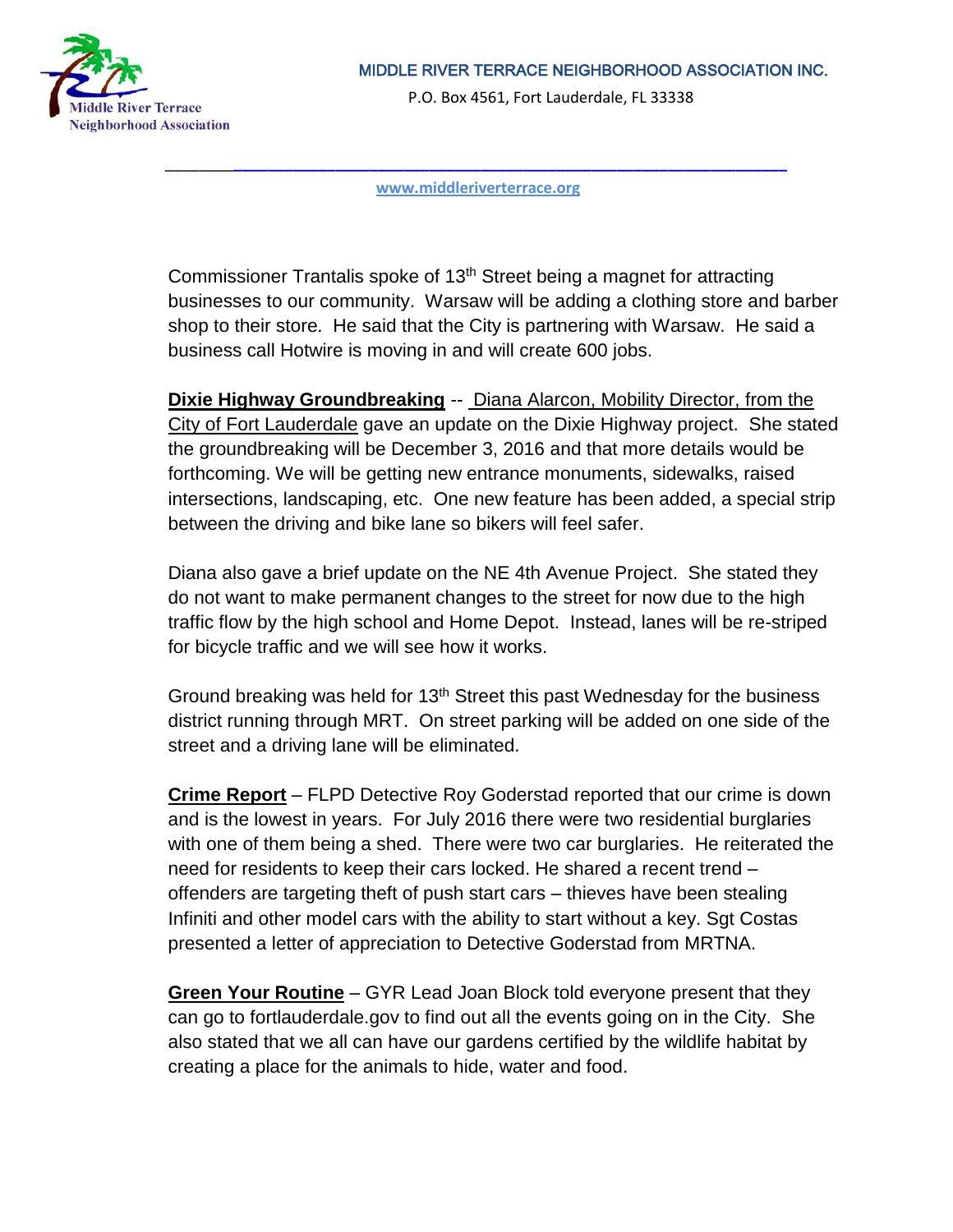

P.O. Box 4561, Fort Lauderdale, FL 33338

\_\_\_\_\_\_\_\_**\_\_\_\_\_\_\_\_\_\_\_\_\_\_\_\_\_\_\_\_\_\_\_\_\_\_\_\_\_\_\_\_\_\_\_\_\_\_\_\_\_\_\_\_\_\_\_\_\_\_\_\_\_\_\_\_\_\_\_\_\_\_\_\_\_ [www.middleriverterrace.org](http://www.middleriverterrace.org/)**

**Local Business Highlight** Buck & Beard -- presentation was made from Buck & Beard's business partners Ricardo Colipi and Jose Lima. Buck & Beard, where "barbering meets art" opens soon in the Warsaw Coffee complex. Jose is well known in the area and has many loyal happy clientele. The barber shop is beautifully designed; Jose and Ricardo encouraged everyone to visit the shop after it opens and like them on Facebook. Their shop opens on Tuesday October 4<sup>th</sup> and clients can book appointments online: <https://www.facebook.com/bucknbeard/?fref=ts>

**Local Non Profit Profile** -- H.O.M.E.S Linda Taylor from H.O.M.E.S. spoke and said she is happy the crime in our neighborhood is down. She spoke about

some of the things that they do.

13<sup>th</sup> Street Roundabout Art project: We were shown the art concept for the roundabout at 13<sup>th</sup> and Dixie Highway by H.O.M.E.S Artist in Residence Todd Schwing. Called "Unity", the sculpture is conceived as a multi-colored poly resin tower surrounded by a concrete barrier and lit up at night. Community input on the design is welcome -- at an upcoming meeting to be scheduled at ArtServe.

**MRTNA Membership:** Tony Beall, has joined MRTNA and will be the Membership Committee Chair. He has quite an extensive resume of past achievements and is a wonderful addition to our Association. His goals will be increasing our membership, working with nonprofits, fundraising, etc. We look forward to all working together with Tony.

Our next board meeting will be October 10<sup>th</sup> at 5:30 p.m. at Iron Works Our next general meeting date will take place in early 2017. The quarterly December community meeting will not occur due to the Dixie Highway Groundbreaking ceremony occurring on December 3rd.

## **Consent Agenda:**

Meeting agenda and minutes -- Agenda was approved by Laura Croscenco and seconded by Jonathon May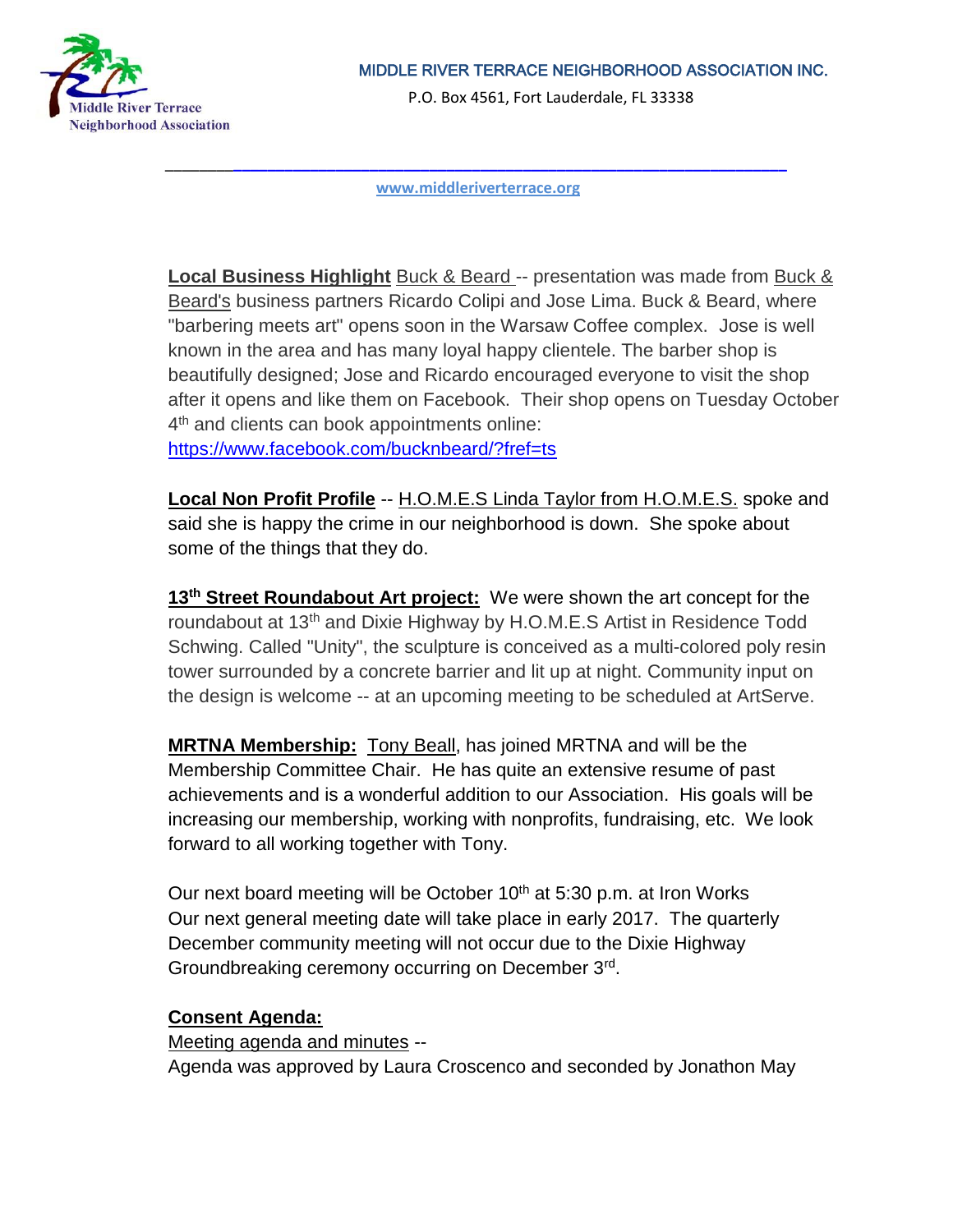

P.O. Box 4561, Fort Lauderdale, FL 33338

\_\_\_\_\_\_\_\_**\_\_\_\_\_\_\_\_\_\_\_\_\_\_\_\_\_\_\_\_\_\_\_\_\_\_\_\_\_\_\_\_\_\_\_\_\_\_\_\_\_\_\_\_\_\_\_\_\_\_\_\_\_\_\_\_\_\_\_\_\_\_\_\_\_ [www.middleriverterrace.org](http://www.middleriverterrace.org/)**

Minutes from July meeting was approved by Jonathon May and seconded by Laura Croscenco.

| Treasurer's Report - 6/30/16 | 6,347.09  |
|------------------------------|-----------|
| FPL.                         | - 10.64   |
| <b>FPL</b>                   | $-10.64$  |
| Jonathon (supplies)          | $-21.02$  |
| Colleen (awards)             | $-138.12$ |
| Balance as of 9/1/16         | 6,166.67  |

Meeting adjourned at 6:57 p.m.

Minutes respectfully submitted by Jan Palmer, Secretary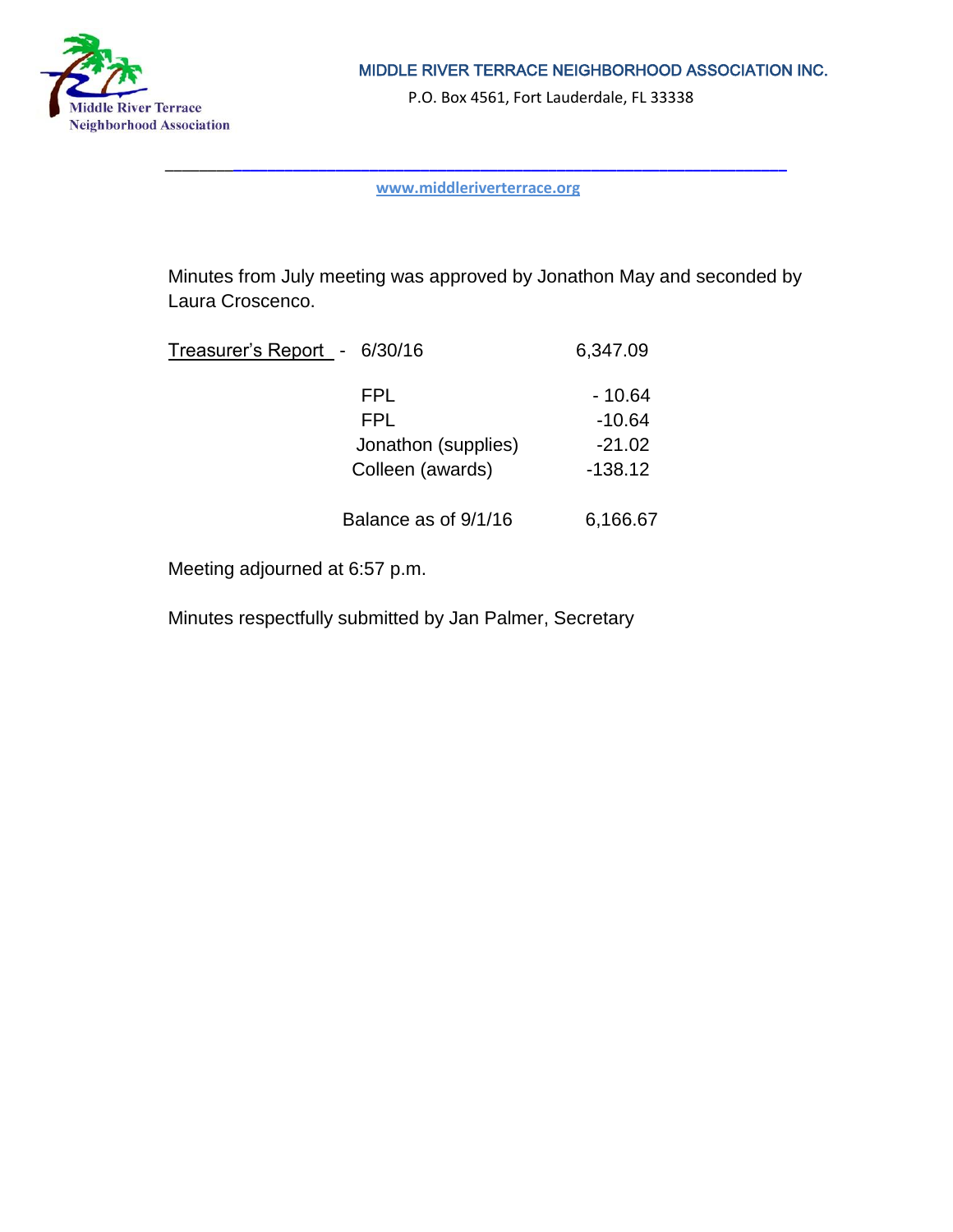

P.O. Box 4561, Fort Lauderdale, FL 33338

\_\_\_\_\_\_\_\_**\_\_\_\_\_\_\_\_\_\_\_\_\_\_\_\_\_\_\_\_\_\_\_\_\_\_\_\_\_\_\_\_\_\_\_\_\_\_\_\_\_\_\_\_\_\_\_\_\_\_\_\_\_\_\_\_\_\_\_\_\_\_\_\_\_ [www.middleriverterrace.org](http://www.middleriverterrace.org/)**